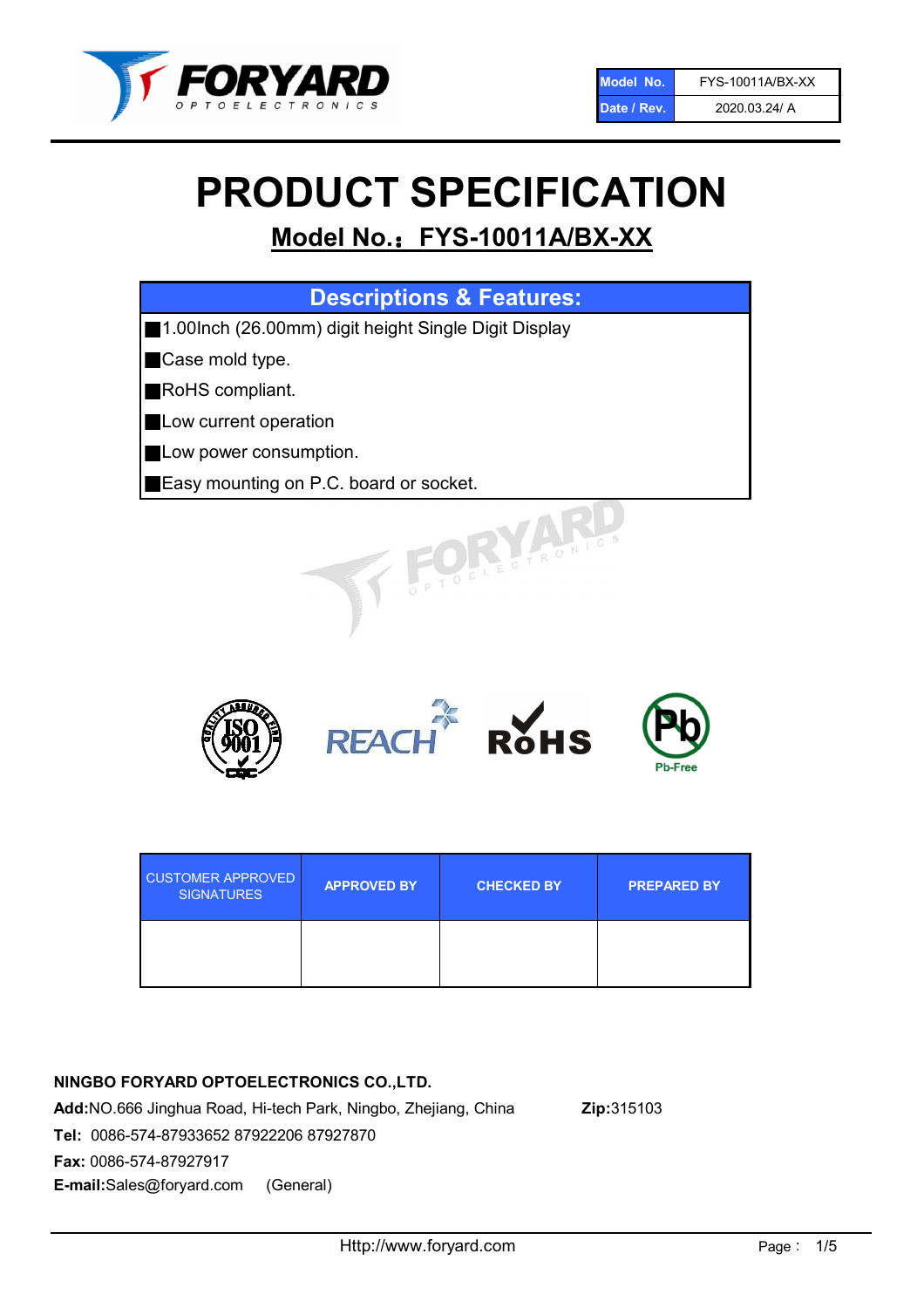

| Model No.   | FYS-10011A/BX-XX |
|-------------|------------------|
| Date / Rev. | 2020.03.24/ A    |

#### Model No.: FYS-10011A/BX-XX

#### ■ -XX: REF Surface / Epoxy color

| Color<br><b>Number</b>     |                |                           |             |                |
|----------------------------|----------------|---------------------------|-------------|----------------|
| REF Surface Color  ○ White |                | ○ Black  ○ Gray           | $\circ$ Red | ∣O Green       |
| Epoxy Color                | I∩ Water Clear | $\circ$ White $\circ$ Red | I⊖ Green    | $\circ$ Yellow |

#### ■ Mechanical Dimensions



#### Notes:

- 1. All pins are Φ0.51[.020]mm
- 2. Dimension in millimeter [inch], tolerance is ±0.25 [.010] and angle is ±1° unless otherwise noted.
- 3. Bending≤Length\*1%.
- 4.The specifications,characteristics and technical data described in the datasheet are subject to change without prior notice.
- 5.The drawing is different from the actual one, please refer to the sample.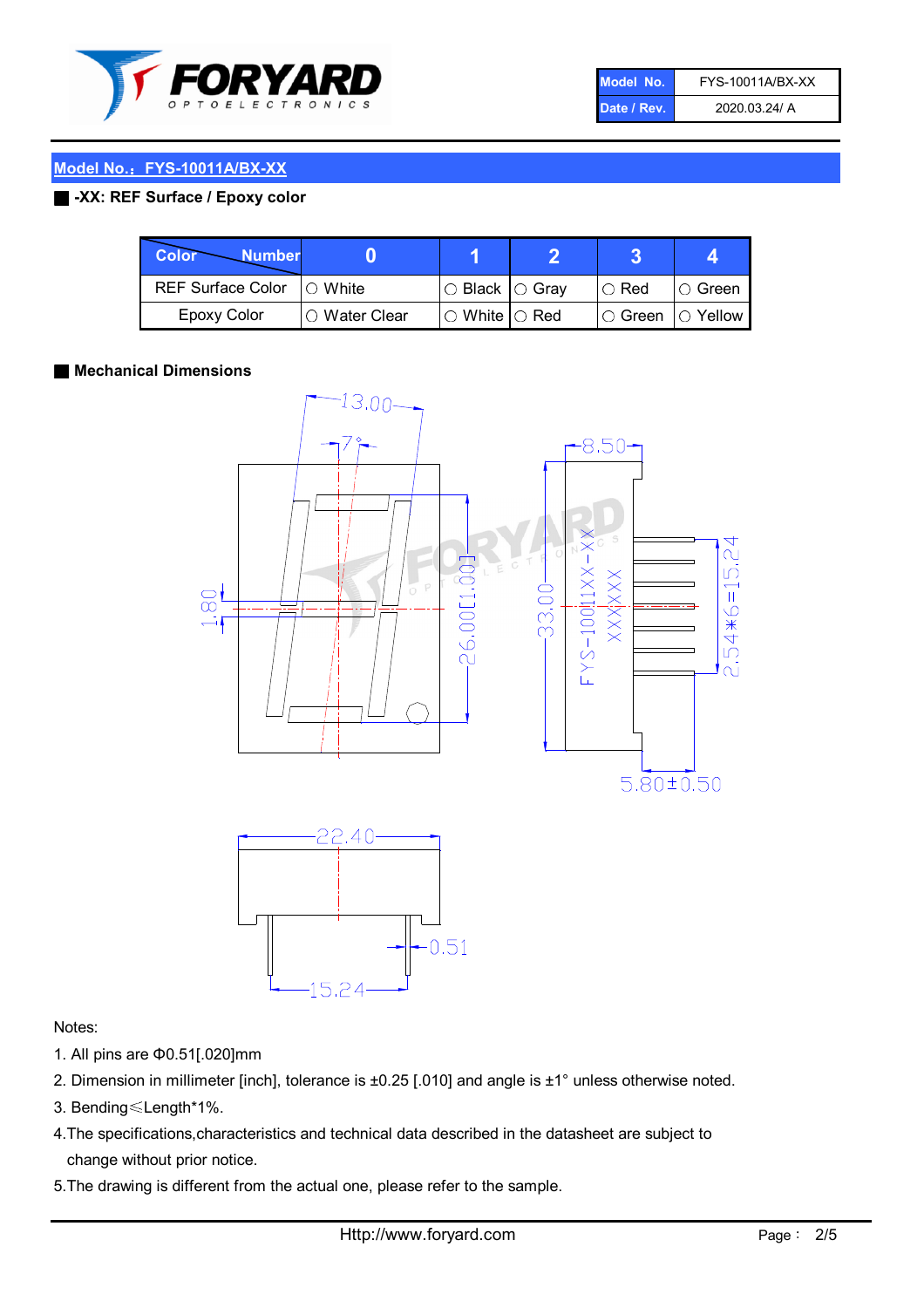

| Model No.   | FYS-10011A/BX-XX |
|-------------|------------------|
| Date / Rev. | 2020.03.24/ A    |

#### Model No.: FYS-10011A/BX-XX

■ All Light On Segments Feature & Pin Position

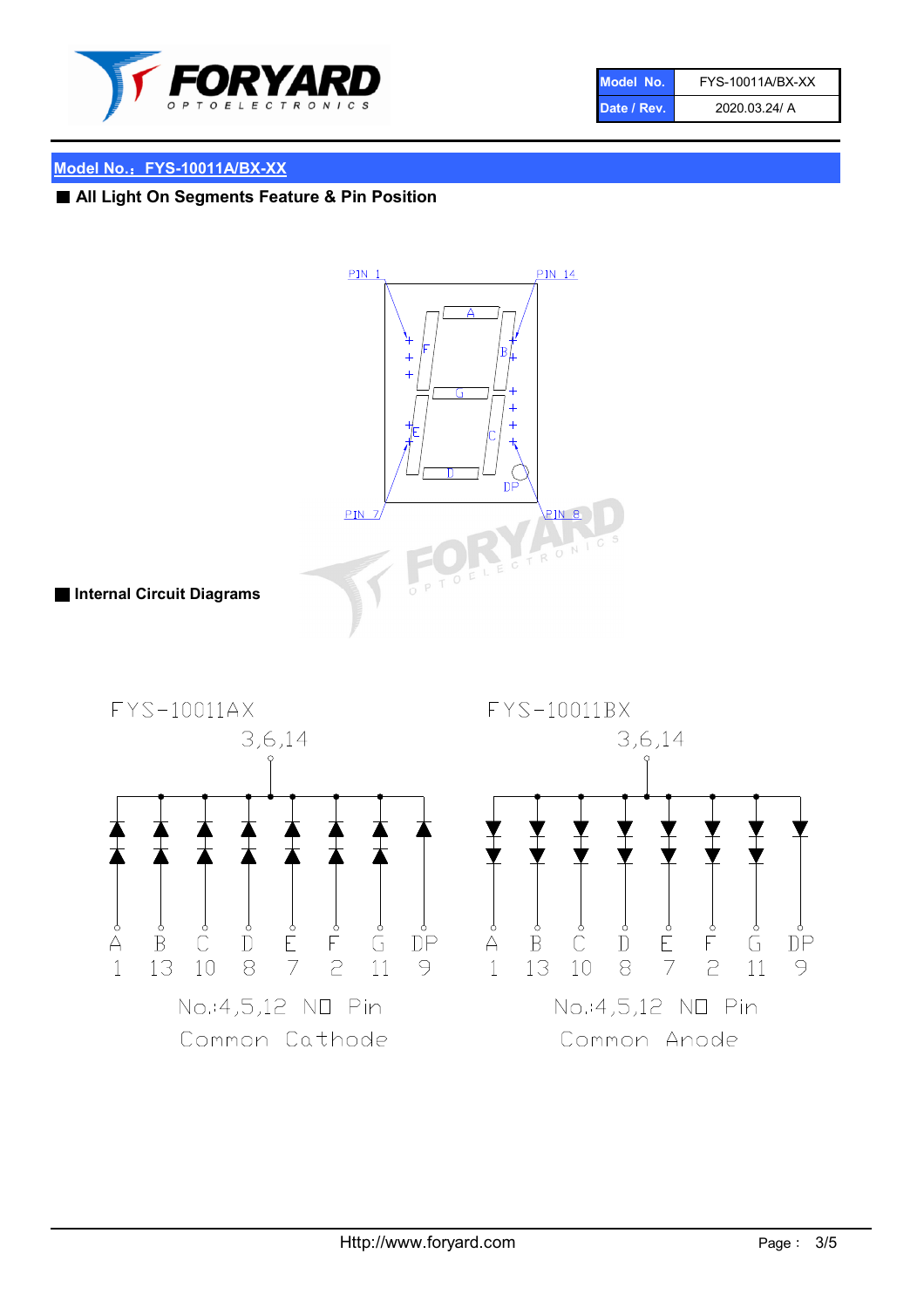

| Model No.   | FYS-10011A/BX-XX |
|-------------|------------------|
| Date / Rev. | 2020.03.24/ A    |

(Ta=25℃)

# Model No.: FYS-10011A/BX-XX

|  | Absolute maximum ratings |  |
|--|--------------------------|--|

| <b>psolute maximum ratings</b> |               |                       |              |            | (Ta=25℃)     |
|--------------------------------|---------------|-----------------------|--------------|------------|--------------|
|                                |               |                       | <b>Value</b> |            |              |
| <b>Parameter</b>               | <b>Symbol</b> | <b>Test Condition</b> | <b>Min</b>   | <b>Max</b> | <b>Unit</b>  |
| Reverse Voltage                | VR            | $IR = 30$             | 5            |            | V            |
| <b>Forward Current</b>         | IF            |                       |              | 30         | mA           |
| Power Dissipation              | Pd            |                       |              | 100        | mW           |
| <b>Pulse Current</b>           | Ipeak         | Duty=0.1mS,1KHz       |              | 150        | mA           |
| <b>Operating Temperature</b>   | Topr          |                       | $-40$        | $+85$      | $^{\circ}$ C |
| Storage Temperature            | Tstr          |                       | -40          | $+85$      | $^{\circ}$ C |

#### ■ Electrical-Optical Characteristics

#### ● Color Code & Chip Characteristics:(Test Condition:IF=10mA)

Typ Max S | Hi $\textsf{Red}$  | AlGaInP | 660nm LE 20nm | 2.00 | 2.50 D | Super Red | AIGaAs/DH | 650nm | 20nm | 2.00 | 2.50 E | Orange | GaAsP | 625nm | 35nm | 2.00 | 2.50 A | Amber | GaAsP | 610nm | 35nm | 2.00 | 2.50 Y | Yellow | GaAsP | 590nm | 35nm | 2.00 | 2.50 G Yellow Green AIGaInP | 570nm | 10nm | 2.00 | 2.50 3.00 3.80 3.00 3.80 W | White | InGaN/GaN | X=0.29,Y=0.30 |CCT:9500K| 3.00 | 3.80 UHR Ultra Hi Red | AlGaInP | 640nm | 20nm | 2.00 | 2.50 UR | Ultra Red | AlGaInP | 635nm | 20nm | 2.00 | 2.50 UE Ultra Orange | AIGaInP | 625nm | 20nm | 2.00 | 2.50 UA Ultra Amber | AIGaInP | 610nm | 20nm | 2.00 | 2.50  $UV$  Ultra Yellow  $\vert$  AlGaInP  $\vert$  590nm  $\vert$  20nm  $\vert$  2.00  $\vert$  2.50  $\text{UG}$  Ultra Yellow Green | AIGaInP | 570nm | 30nm | 2.00 | 2.50 PG Pure Green | InGaN | 520nm | 36nm | 3.00 | 3.80 30nm 3.00 3.80 30nm 3.00 3.80 UW |Ultra White | InGaN/GaN | X=0.29,Y=0.30 |CCT:9500K| 3.00 | 3.80 40~85 60~120~180 40~70 Segment-to-Segment Luminous Intensity ratio(Iv-M) 1.5:1 610nm 9~20(mw) 350~450 470nm 120~180 120~180 Ultra Blue InGaN/GaN InGaN/GaN 9~20(mw) 20~50 280~600 570nm | 30nm | 2.00 | 2.50 | 20~60 470nm 590nm InGaN/GaN B Blue I InGaN 570nm | 10nm | 2.00 | 2.50 | 10~20 30~105 30~135 460nm 520nm Ultra brightness **AlGaInP** AlGaInP 60nm AlGaInP 640nm Peak Wave Length $(\lambda_{\rm P})$ UB 460nm 635nm AlGaInP AlGaInP AlGaInP InGaN/GaN AlGaInP 10~20 Luminous **Intensity** (Iv) Unit:mcd AlGainP 660nm GaAsP GaAsP AlGaAs/DH **Spectral** Line halfwidth (∆λ1/2) 10~20 Standard brightness Forward Voltage(VF) Unit:V 15~30 10~20 625nm GaAsP 590nm **Emitting Color Dice Material** 10~21 610nm

#### Note:

1.Luminous Intensity is based on the Foryard standards.

2.Pay attention about static for InGaN